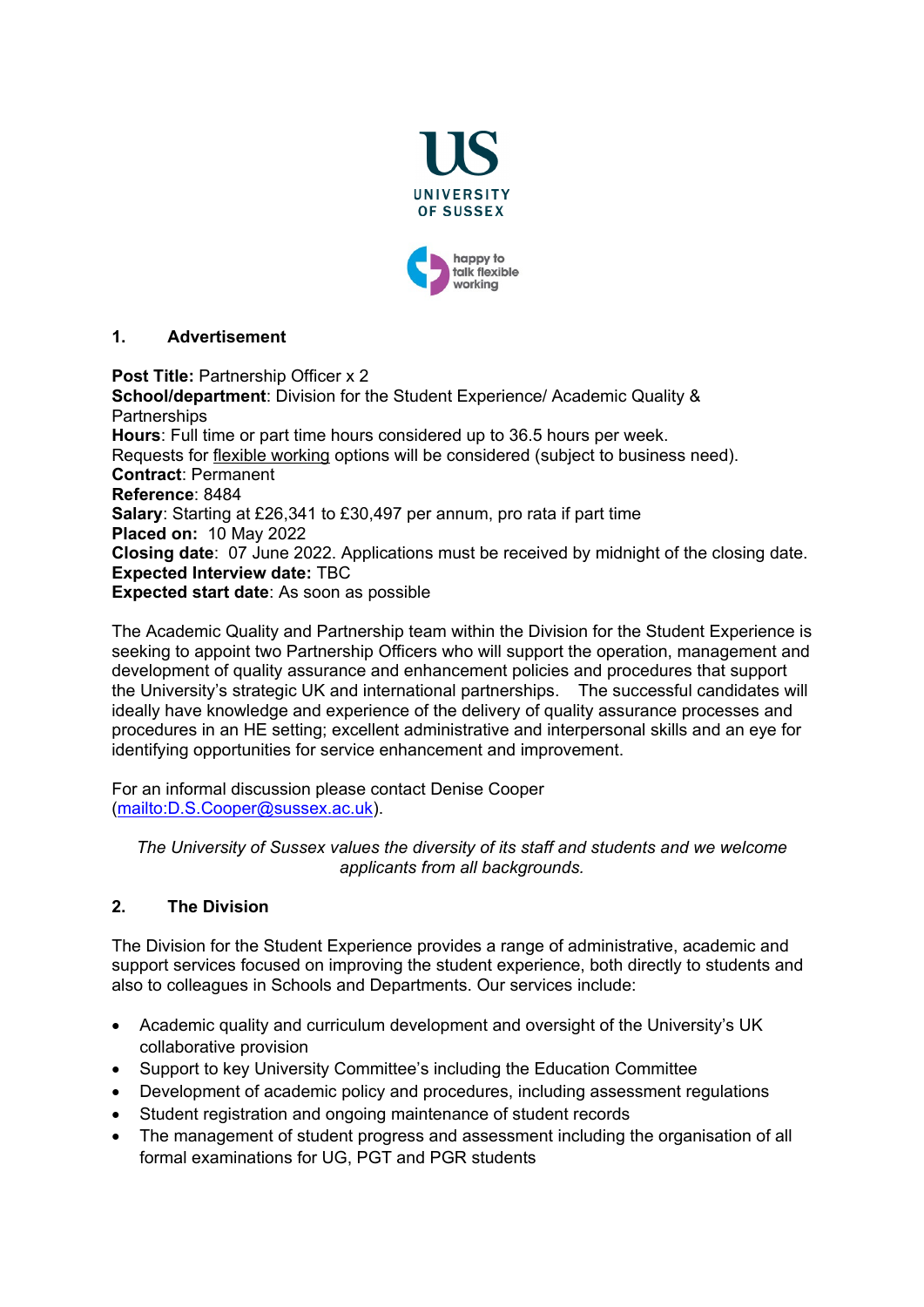- The management of student complaints and appeals and compliance with UKVI regulations related to students.
- Student engagement and enhancement including initiatives which form a key platform of our Access and Participation Plan
- Educational enhancement including technology enhanced learning and online distance learning
- Statutory data returns including HESA
- Student advice and guidance including disability, money and international students
- The provision of wellbeing and therapeutic support to students including those in our residences
- Careers, employability and entrepreneurship
- Timetabling of teaching and management of room bookings
- The University Chaplaincy
- The Sussex Regional ACCESS Centre

### **3. Job Description**

| <b>Job Title:</b>       | <b>Partnership Officer</b>                                                                                                                                                       |
|-------------------------|----------------------------------------------------------------------------------------------------------------------------------------------------------------------------------|
| Grade:                  | 5                                                                                                                                                                                |
| <b>School/Division:</b> | Student Experience/Academic Quality & Partnerships                                                                                                                               |
| Location:               | Sussex House                                                                                                                                                                     |
| <b>Responsible to:</b>  | Partnership Manager                                                                                                                                                              |
| Direct reports:         | N/A                                                                                                                                                                              |
| Key contacts:           | Academic and Professional Service staff in schools<br>Academic and Professional Service staff in partner<br>institutions<br>Professional service staff in relevant UoS Divisions |

#### **Role description:**

To support the operation, management and development of quality assurance and enhancement policies and procedures that support the University's strategic UK and international partnerships.

The post holder will administer the annual business cycle for a designated portfolio of partner institutions, providing professional guidance to the University's partner institutions on the application of policies and procedures. This includes supporting institutional recognition, course development, course validation, annual monitoring, assessment, and related quality matters. The Partnership Officer also has event management responsibilities for one or more of the University's annual partner networking events.

### **PRINCIPAL ACCOUNTABILITIES**

**1. To provide support for the development of quality assurance policy and procedures in designated areas of responsibility.**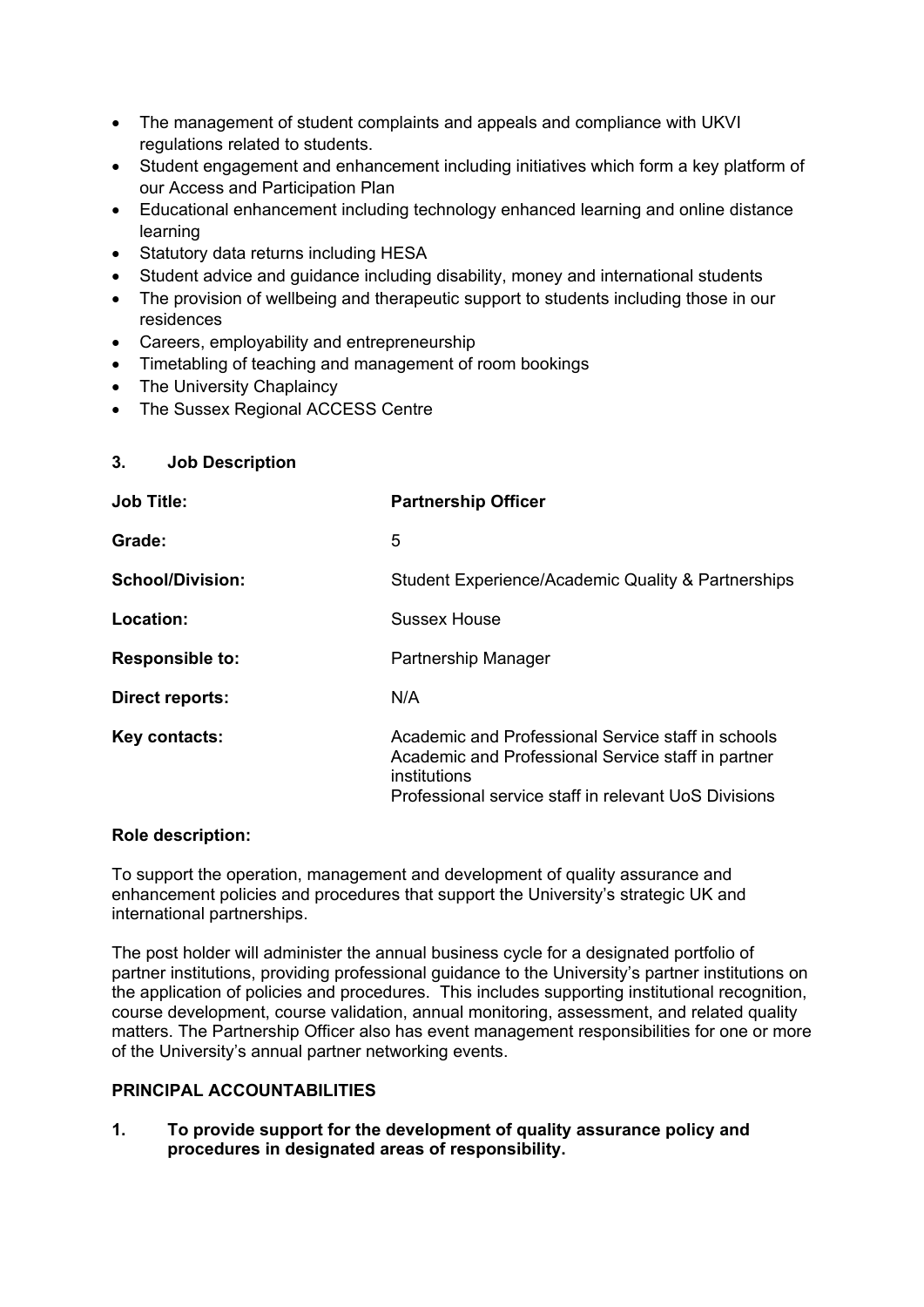- **2. To support the Partnership Manager, partner institution staff, School Directors of Teaching and Learning and professional service staff in implementing academic policy, procedures and systems. In particular, to support the conduct of annual monitoring, course development and approval, institutional recognition, course re-validation and Progression and Award Boards.**
- **3. To work collaboratively as part of a wider team of administrative officers as required to develop office systems and business processes to support the work of Academic Services.**
- **4. To undertake research and analysis and draft reports as required.**
- **5. To undertake other projects as required from time-to-time.**

## **KEY RESPONSIBILITIES**

- **1. To provide support for the development of quality assurance policy and procedures in designated areas of responsibility.**
- 1.1 To support the Partnership Manager in their role concerning the development of policy and procedures to meet internal and external stakeholder requirements in designated areas of responsibility.
- 1.2 To support the delivery of the University's quality assurance and enhancement objectives, as directed by the Partnership Manager.
- 1.3 To project manage specific initiatives as required.
- 1.4 To work in partnership with departmental colleagues, members of the wider Academic Services team and Professional Services teams as required.
- **2. To support the Partnership Manager, partner institution staff, School Directors of Teaching and Learning and professional service staff in implementing academic policy, procedures and systems. In particular, to support the conduct of annual monitoring, course development and approval, institutional recognition, course re-validation and Progression and Award Boards**.
- 2.1 To support the Partnership Manager and HE staff in designated partner institutions in their preparations for annual monitoring, course development and approval, institutional recognition, course re-validation and Progression and Award Boards, providing an efficient service-oriented approach.
- 2.2 To ensure the delivery of effective administrative support to partners in the management of review and course approval events and to act as clerk to review and validation panels, taking minutes and writing reports.
- 2.3 To ensure that actions arising from review and validation events are managed effectively and accurately recorded in the University's business information systems, as required.
- 2.4 To support the Partnership Manager in case work; designated areas of policy and regulatory development; activities and projects as required.
- **3. To work collaboratively as part of a wider team of administrative officers, as required, to develop office systems and business processes to support the**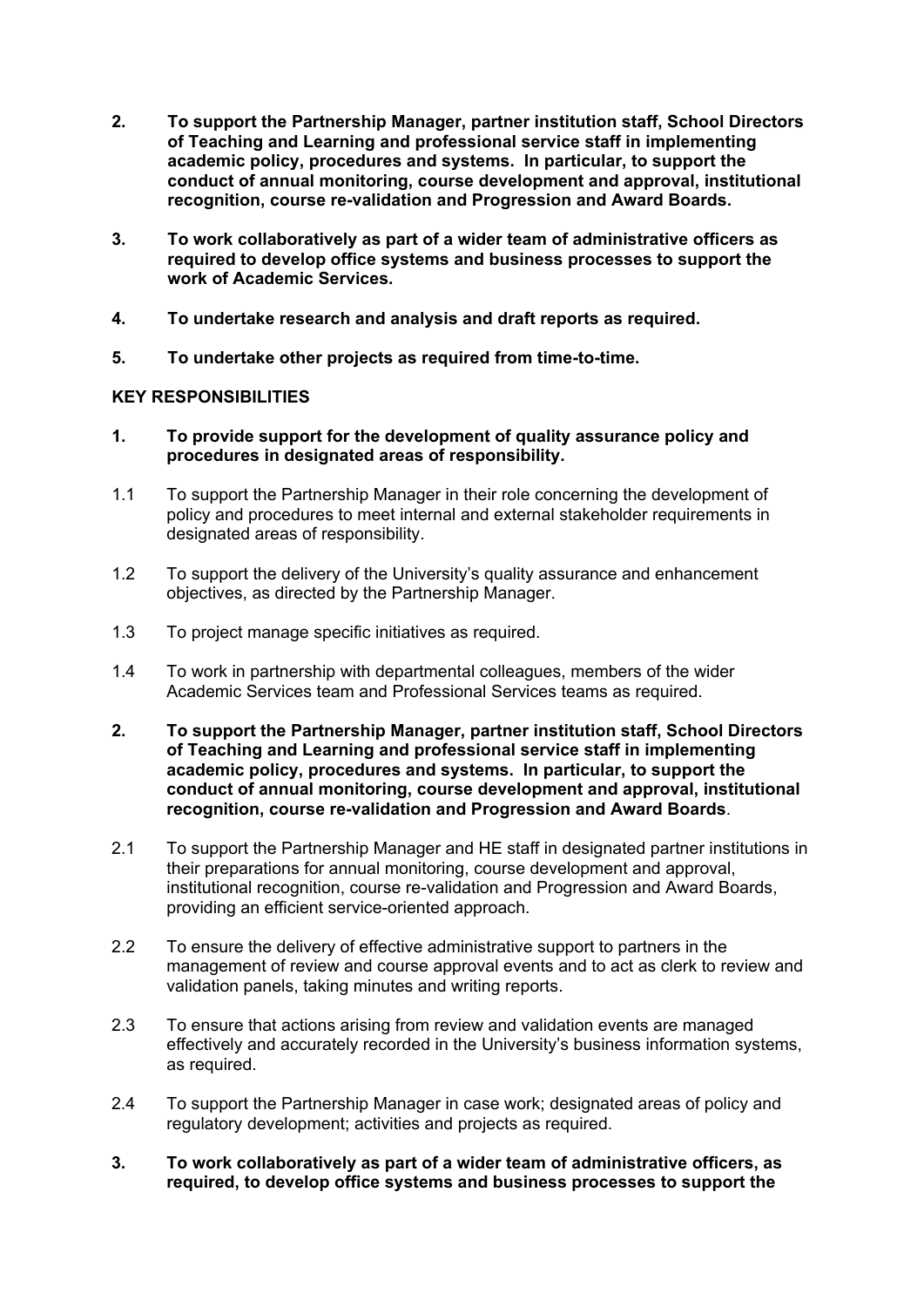#### **work of Academic Services.**

- 3.1 To work as directed to establish and maintain information on the internal and external University's website to meet stakeholder requirements; ensuring information is accurate, concise and provided in a timely manner to comply with institutional standards of publication and to meet external regulatory requirements.
- 3.2 To ensure information on partner websites is accurate with respect to course information, quality assurance and enhancement policy and procedures and to advise the Partnership Managers, the Head of the Academic Quality and Partnerships and partner HE staff on the maintenance of information in this area.
- 3.3 To manage information and business systems in support of the work of the team; to improve service delivery to partners, colleagues in Schools and other Professional Services and to lead developments and improvements in these areas as required.

### **4 To undertake research and analysis and to draft reports as required.**

- 4.1 To undertake research and analysis as directed to support the work of the Office.
- 4.2 To support the Partnership Manager and the Head of the Academic Quality and Partnerships by making early drafts of research findings, revised and new policies and procedures.
- 4.3 To take personal responsibility for continuing professional development and to ensure appropriate engagement in national networks as required.

#### **5. To undertake other projects and duties as required from time-to-time.**

This Job Description sets out current duties of the post. Duties may vary from time to time without changing the general character of the post or the level of responsibility entailed.

### **PERSON SPECIFICATION**

#### **ESSENTIAL CRITERIA**

- Ability to take the initiative and be pro-active.
- Ability to prioritise tasks and meet deadlines.
- Excellent interpersonal and customer service skills, diplomacy and persuasiveness.
- Excellent oral and written communication skills, the ability to write to a high standard of accuracy and detail.
- Ability to confidently express points to peers and members of partner institution or School management.
- A first degree or equivalent qualification or relevant alternative experience
- Good IT skills or willingness to develop skills in this area.
- Demonstrable commitment to personal and professional development relevant to the role.